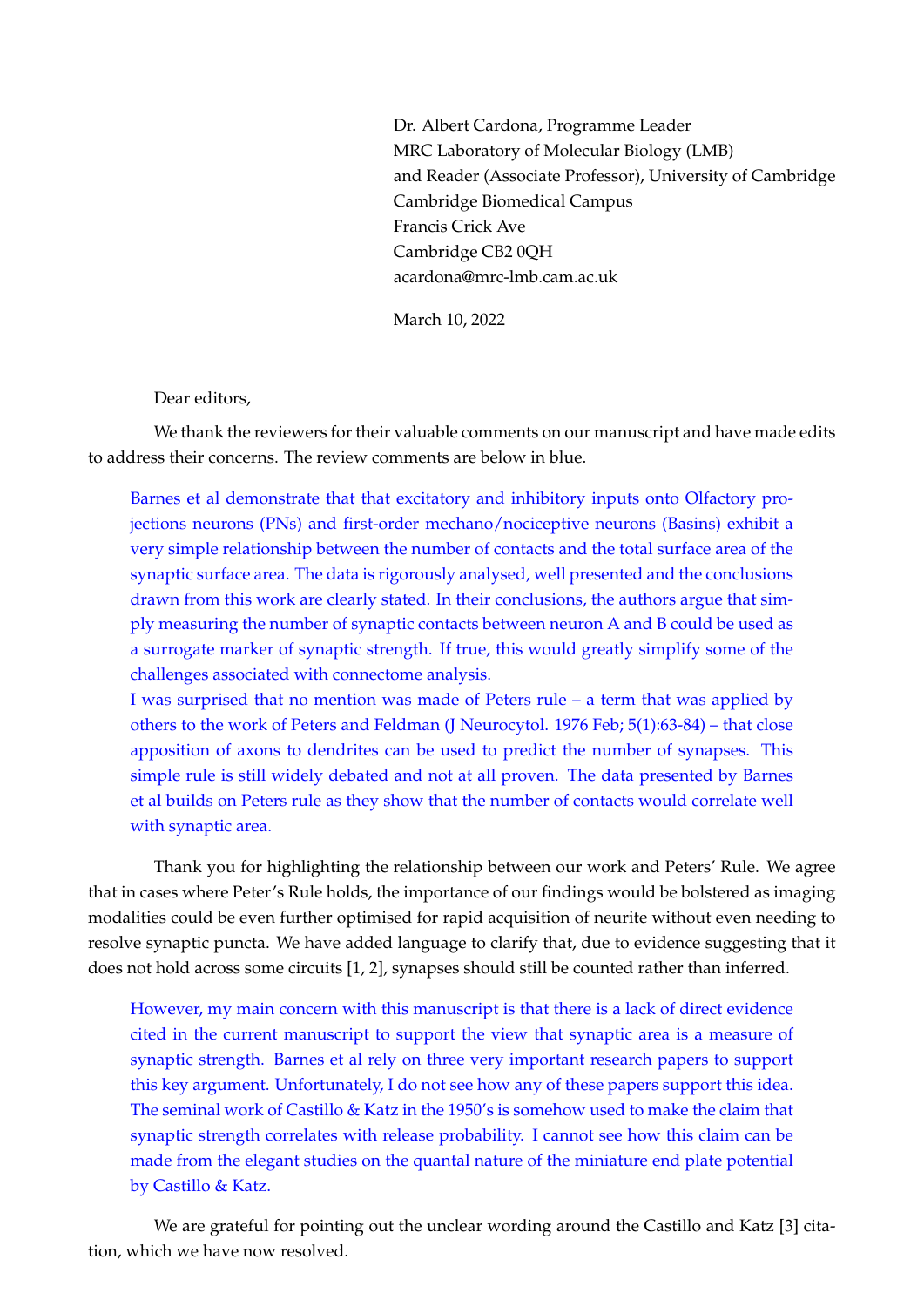We have generally improved the clarity of the reasoning relating synaptic area to synaptic strength. Firstly, this has been shown directly in mammalian neocortex by Holler et al. [4].

The authors then cite Branco et al (2010) to claim that vesicle release probability correlates with the number of docked vesicles. However, the paper by Branco et al (2010) reached entirely the opposite conclusion about synaptic area and release probability. This paper clearly states that although there is a positive correlation between release probability and the number of docked vesicles the synaptic area does not correlate with the release probability.

Branco, Marra, and Staras [5] indeed showed that the total number of vesicles near the synaptic terminal (their fig. 5c), which can be estimated from the volume of the terminal, does not correlated with release probability. Branco, Marra, and Staras [5] also showed that the number of docked vesicles correlates linearly with release probability (their fig. 5b): this is what correlates with the area of the presynaptic zone and we felt was more relevant to our study, which we have now clarified in the text.

The final paper (Ikeda & Bekkers, 2009) does not contain any anatomical data concerning docked vesicles and uses a purely functional approach based upon blocking transmitter recycling to estimate the reserve pool of vesicles and I do not see the relevance of this paper to the arguments made by Barnes et al.

We have clarified the relevance of this paper, especially as it relates to the work of Branco et al. above. A significant but highly variable proportion of the total number of vesicles near the synaptic terminal are in the reserve pool, which Ikeda and Bekkers [6] showed were only mobilised under prolonged stimulation.

Therefore, I feel that this aspect of the conclusion needs a lot more work.

The conclusion has now been reworked to better represent our chain of reasoning in relating synaptic area to strength.

There are many other studies that have attempted to address the question of whether synaptic area correlates with synaptic strength, but these studies were overlooked in the current manuscript. In particular, I am reminded of the work of Farrant, Cull-Candy & Nusser (1997). This study combined whole-cell recording with quantitative immunolabelling at EM resolution to conclude that variation in receptor number at the synapse largely explains variability in mIPSC amplitude. Importantly for Barnes et al, receptor density appears uniform and so surface area could be used to predict receptor number.

We appreciate highlighting this important work and we have now incorporated it into our discussion.

Unfortunately, receptor density may not be uniform at all synapse types and I am not aware this parameter is known for Drosophila – it certainly is not reported in the current manuscript. In the absence of this data or any functional data on the synaptic strength recorded at the excitatory and inhibitory synapses onto PN and Basin neurons of Drosophila I am concerned that the importance of this work is over-stated. However, the analysis performed on the data-sets in this study are impressive and I am sure this work will be of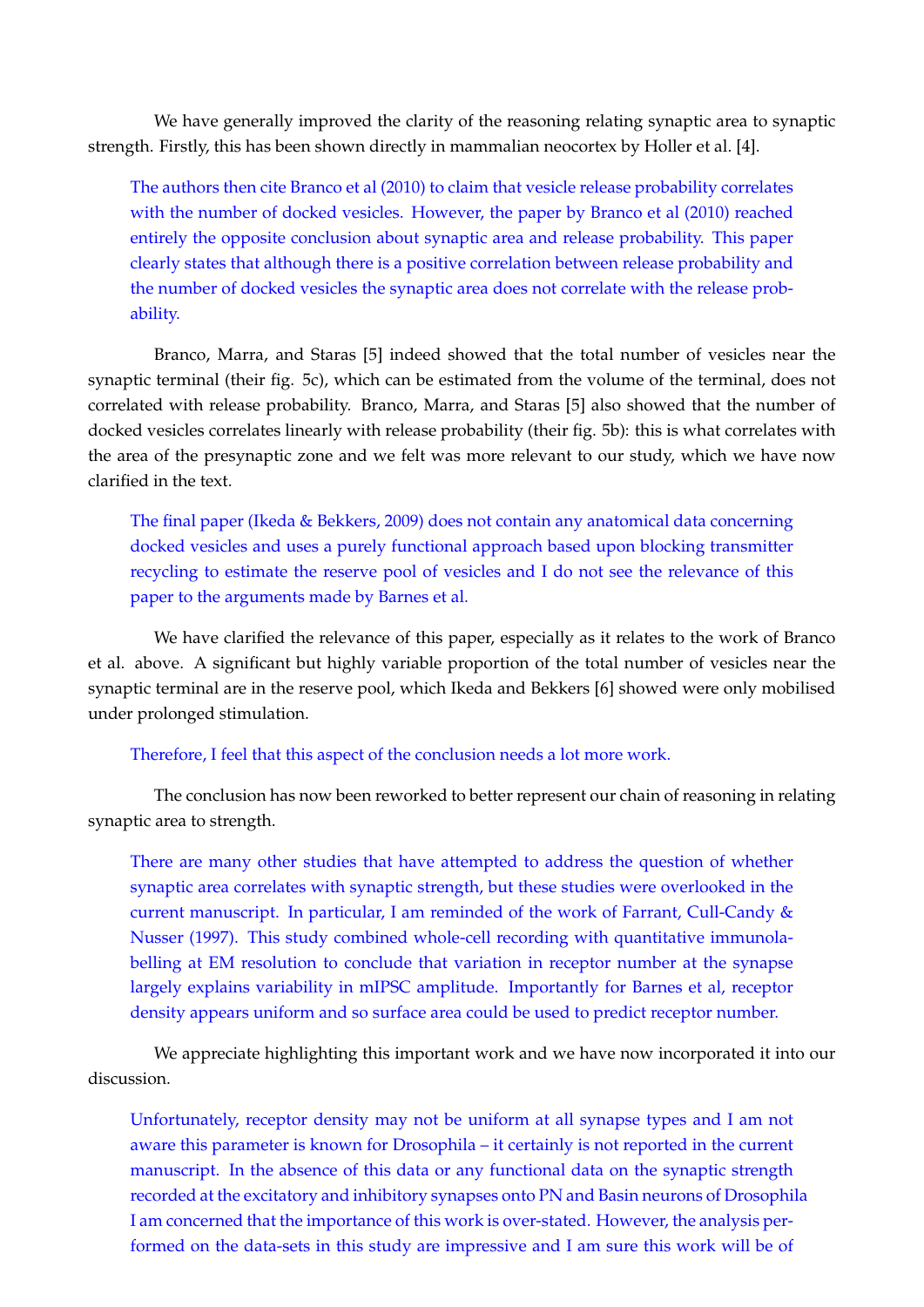## great value to many involved in connectome research.

We agree that obtaining further functional data and area measurements across more cell types will be important going forward. We note that a number of groups are already using synaptic counts as a proxy for edge weights in *Drosophila* in circuits containing a variety of cell types. We have edited the discussion to better state that our data supports the continued use of this assumption, but that more measurements, both functional and anatomical, will further reinforce our findings and simultaneously identify circuits where such an approach does not apply. Examples of exceptions would include very low synapse count edges, such as in *C. elegans* and in cerebellar mossy fibre granule cell synapses.

We hope that these improvements have addressed the reviewers' concerns and would like to again state our appreciation for your considered and valuable comments.

Sincerely,

Albert Cardona